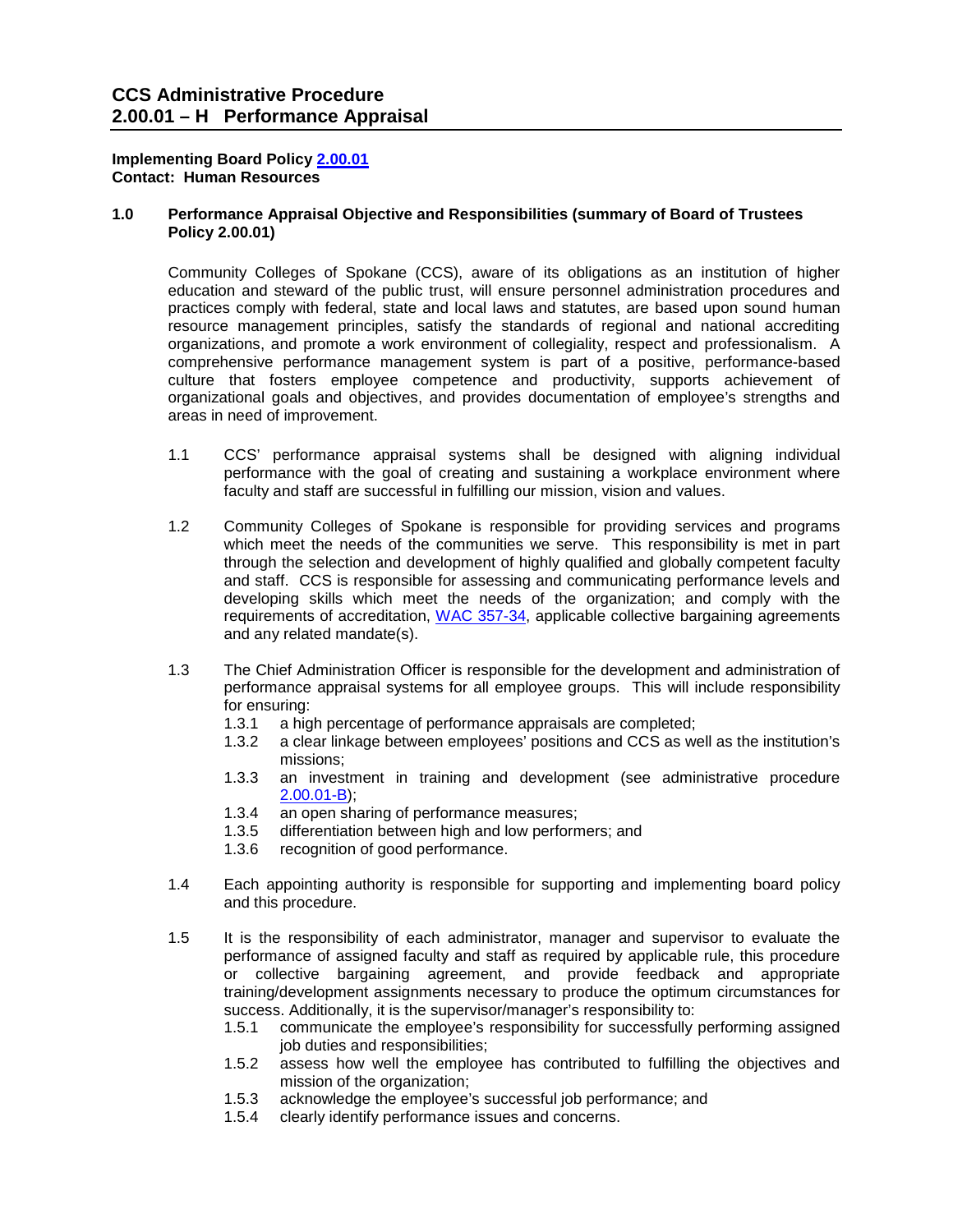- perform at the highest competency levels possible throughout his/her employment. 1.6 It is the responsibility of each employee to meet and strive to exceed the standards established for work accomplishment and conduct, improve work effectiveness, and to Additionally, the employee has the responsibility to:
	- request clarification of any job duty, standard, or expectation that is unclear; 1.6.1
	- 1.6.2 perform work as assigned, follow established procedures and meet job standards and expectations;
	- 1.6.3 participate in the performance evaluation process; and
	- communicate with the administrator/manager/supervisor to share successes and 1.6.4 problems.

## **2.0 Definitions**

 The following definitions are specific to the terms of this procedure and do not modify or revise similar terms as used in related procedures or collective bargaining agreements.

- $2.1$ Position Description: description of the specific duties and responsibilities performed, the competencies, licenses and certifications required, and the working conditions for a specific position.
- $2.2$  and assessment tools, professional development plans, and other related appraisal and Performance Appraisal System: the components of the performance management process to include, but not limited to, performance evaluation documents, goal setting development practices.
- $2.3$ Performance evaluation: periodic documentation, using approved forms and practices, of the employee's most recent performance.
- $2.4$ Employment Category: the various categories of employment recognized by CCS, to include:<br>2.4.1
	- Administrator: a contracted position listed under the category of "Administrator" on the Administrator/Exempt Salary Schedule.
	- 2.4.2 Academic: any teacher, counselor, or librarian who is not otherwise excluded by chapter [28B.52 RCW.](http://apps.leg.wa.gov/RCW/default.aspx?cite=28B.52) Also referred to as faculty. Includes adjunct and annualized faculty for purposes of this procedure.
	- 2.4.3 Classified: a position subject to the provisions of chapter [41.06 RCW.](http://apps.leg.wa.gov/RCW/default.aspx?cite=41.06)
	- Standards Act, and/or is designated as exempt from the application of the rules 2.4.4 Exempt: any position that does not fit under the Office of the State HR Director's occupational categories and is exempt as defined under the Fair Labor provided in [WAC 357.](http://apps.leg.wa.gov/wac/default.aspx?cite=357)
	- 2.4.5 Part-time: an at-will position working less than 1050 hours per year and not otherwise covered by the other employment categories herein.
- $2.5$  in service by a former CCS employee, during which the individual is considered to be in Probationary: period served by an individual first employed by CCS, or following a break an at-will employment status.
- $2.6$ Trial Service: probationary period served by an employee who has attained permanent status in a former position and who has promoted, transferred or demoted to a new position.

## **3.0 Performance Appraisal Systems by Employment Category**

- 3.1 Chancellor/CEO will participate in a performance appraisal process conducted by the Board of Trustees and using processes and forms approved by the Board.
	- 3.1.1 The evaluation interval shall be as identified by the Board of Trustees.